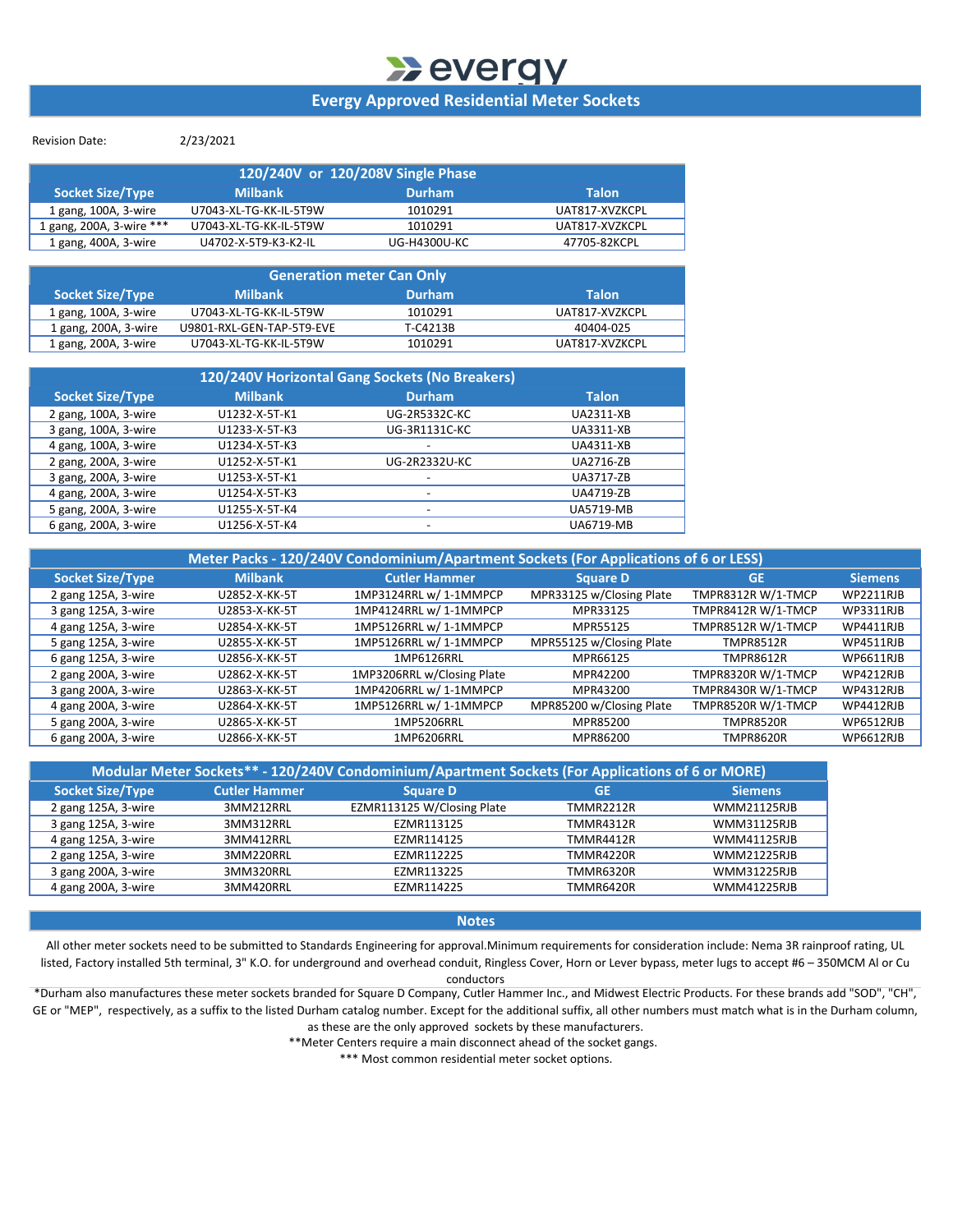## **Devergy**

### **Evergy Approved Commercial Meter Sockets**

Revision Date: 2/23/2021

| 120/240V Single Phase or 240/480V Grounded B Phase Delta |                  |                     |              |  |  |  |  |
|----------------------------------------------------------|------------------|---------------------|--------------|--|--|--|--|
| <b>Socket Type</b>                                       | <b>Milbank</b>   | Durham <sup>*</sup> | <b>Talon</b> |  |  |  |  |
| 1 gang, 100A, 3-wire                                     | U9551-RXL-5T9-IL | T-H5213B            | 48805-0BNU   |  |  |  |  |
| 1 gang, 200A, 3-wire                                     | U9551-RXL-5T9-IL | T-H5213B            | 48805-0BNU   |  |  |  |  |

| 120/208V or 277/480V Commercial Self-Contained Socket (Three Phase) |                 |                          |              |
|---------------------------------------------------------------------|-----------------|--------------------------|--------------|
| <b>Socket Type</b>                                                  | <b>Milbank</b>  | Durham <sup>*</sup>      | <b>Talon</b> |
| 1 gang, 200A, 4-wire                                                | U9701-XL-IL-EVE | U-H7213C-KC              | 40607-025    |
| 1 gang, 400A, 4-wire                                                | U4013-X-2/K7-IL | $\overline{\phantom{0}}$ | 48707-02     |

| Modular Meter Sockets ** - 120/208 Commercial Self-Contained Socket |                      |                 |                  |           |                    |  |  |  |  |
|---------------------------------------------------------------------|----------------------|-----------------|------------------|-----------|--------------------|--|--|--|--|
| <b>Socket Type</b>                                                  | <b>Cutler Hammer</b> | <b>Square D</b> | Talon            | GE        | <b>Siemens</b>     |  |  |  |  |
| 1 gang, 200A, 4-wire                                                | 37MM120R12           | EZML331225      | WTG2211RJ        | TMPR31212 | <b>WML13225RJB</b> |  |  |  |  |
| 2 gang, 200A, 4-wire                                                | 37MM220R12           | F7MI 332225     | <b>WTG3211RI</b> | TMPR31222 | <b>WML23225RJB</b> |  |  |  |  |
| 3 gang, 200A, 4-wire                                                | 37MM320R12           | EZML333225      | WTG4211RJ        | TMPR31232 | <b>WML33225RJB</b> |  |  |  |  |
| 4 gang, 200A 4-wire                                                 | 37MM420R12           | EZML334225      | <b>WTG6211RJ</b> | TMPR31242 | <b>WML43225RJB</b> |  |  |  |  |

#### **Notes**

All other meter sockets need to be submitted to Standards Enineering for approval.

\*Durham also manufactures these meter sockets branded for Square D Company, Cutler Hammer Inc., and Midwest Electric Products. For these brands add "SOD", "CH", GE or "MEP", respectively, as a suffix to the listed Durham catalog number. Except for the additional suffix, all other numbers must match what is in the Durham column, as these are the only \*\*Meter Centers require a main disconnect ahead of the socket gangs.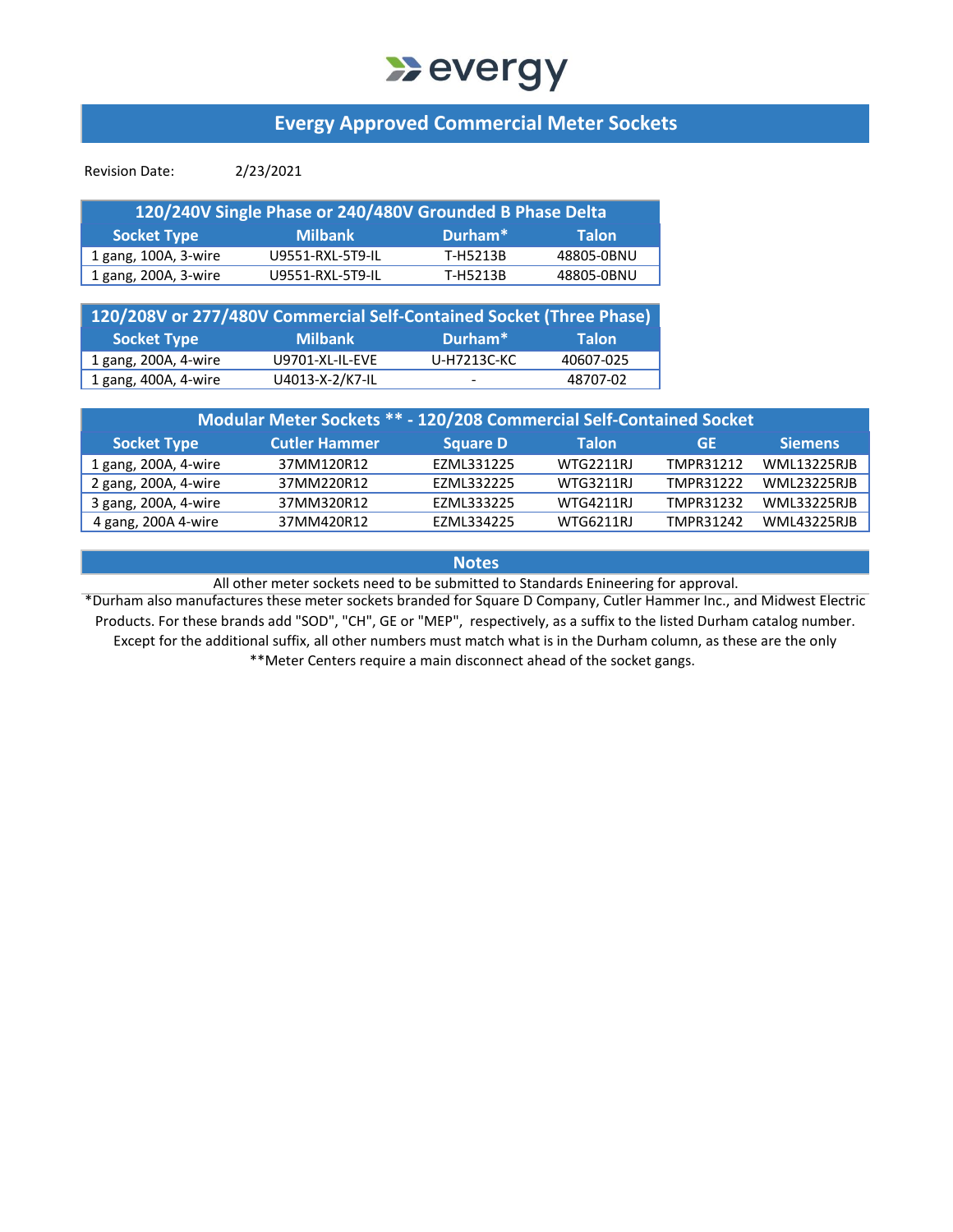## **Devergy**

### **Evergy Meter‐Mains / Meter‐Load Center Sockets & Pedestals (10/22/2020)**

| <b>Revision Date:</b>                                               | 2/23/2021 |                                 |                                  |                                   |       |                                                                                                                                            |  |  |  |
|---------------------------------------------------------------------|-----------|---------------------------------|----------------------------------|-----------------------------------|-------|--------------------------------------------------------------------------------------------------------------------------------------------|--|--|--|
| ≤ 200A Residential Meter-Mains and Meter-Load Centers (Horn Bypass) |           |                                 |                                  |                                   |       |                                                                                                                                            |  |  |  |
| <b>Milbank/Siemens Cat Number Socket Amp</b>                        |           | <b>Ø&amp;W</b><br><b>Config</b> | <b>Main</b><br><b>Breaker(s)</b> | <b>Branch</b><br><b>Spaces</b>    | OH/UG | <b>Required EVERGY Features</b>                                                                                                            |  |  |  |
| U5168-XL-100-KK-IL-5T9W-EVE<br>MC0816B1100RJBT                      | 200A      | 10 <sub>3</sub> W               | 100A                             | 10 (with<br>feed-through<br>lugs) | OH/UG | 3" Bottom KO; Horn - KK bypass; Fifth terminal at<br>9:00 pre-wired and bonded to can; 9" minimum<br>clearance meter center to top of can; |  |  |  |
| U5168-XL-150-KK-IL-5T9W-EVE<br>MC0816B1150RJBT                      | 200A      | 10 <sub>3</sub> W               | 150A                             | 8 (with feed-<br>through lugs)    | OH/UG | 3" Bottom KO; Horn -KK bypass; Fifth terminal at<br>9:00 pre-wired and bonded to can; 9" minimum<br>clearance meter center to top of can;  |  |  |  |
| U5168-XL-200-KK-IL-5T9W-EVE<br>MC0816B1200RJBT                      | 200A      | 10 <sub>3</sub> W               | 200A                             | 8 (with feed-<br>through lugs)    | OH/UG | 3" Bottom KO; Horn - KK bypass; Fifth terminal at<br>9:00 pre-wired and bonded to can; 9" minimum<br>clearance meter center to top of can; |  |  |  |

| ≤ 200A Commercial Meter-Mains and Meter-Load Centers (Heavy Duty Lever Bypass) |                   |                        |                                  |                                         |       |                                                                                                                                         |  |
|--------------------------------------------------------------------------------|-------------------|------------------------|----------------------------------|-----------------------------------------|-------|-----------------------------------------------------------------------------------------------------------------------------------------|--|
| <b>Milbank Cat Number</b>                                                      | <b>Socket Amp</b> | Ø & W<br><b>Config</b> | <b>Main</b><br><b>Breaker(s)</b> | <b>Branch</b><br><b>Spaces</b>          | OH/UG | <b>Required EVERGY Features</b>                                                                                                         |  |
| U3791N-RXL-100-IL-5T9W-EVE                                                     | 200A              | 1Ø3W                   | 100A                             | $N/A$ (main<br>breaker only)            | OH/UG | 3" Bottom KO; Lever bypass; Fifth terminal at 9:00<br>pre- wired and bonded to can; 9" minimum<br>clearance meter center to top of can; |  |
| U3791N-RXL-150-IL-5T9W-EVE                                                     | 200A              | 10 <sub>3</sub> W      | 150A                             | $N/A$ (main<br>breaker only)            | OH/UG | 3" Bottom KO; Lever bypass; Fifth terminal at 9:00<br>pre-wired and bonded to can; 9" minimum<br>clearance meter center to top of can;  |  |
| U3791N-RXL-200-IL-5T9W-EVE                                                     | 200A              | 10 <sub>3</sub> W      | 200A                             | $N/A$ (main<br>breaker only)            | OH/UG | 3" Bottom KO; Lever bypass; Fifth terminal at 9:00<br>pre- wired and bonded to can; 9" minimum<br>clearance meter center to top of can; |  |
| U5750-RXL-150-IL-EVE                                                           | 200A              | 3Ø4W - 240V            | 150A                             | $N/A$ (main<br>breaker only)            | OH/UG | 3" Bottom KO; Lever bypass; 9" minimum<br>clearance meter center to top of can;                                                         |  |
| U5750-RXL-200-IL-EVE                                                           | 200A              | 304W - 240V            | 200A                             | $N/A$ (main<br>breaker only)            | OH/UG | 3" Bottom KO; Lever bypass; 9" minimum<br>clearance meter center to top of can;                                                         |  |
| U6281-XL-100-IL-5T9W-EVE                                                       | 200A              | 1Ø3W                   | 100A                             | 10 (with<br>feed-through OH/UG<br>lugs) |       | 3" Bottom KO; Lever bypass; Fifth terminal at 9:00<br>pre-wired and bonded to can; 9" minimum<br>clearance meter center to top of can;  |  |
| U6281-XL-150-IL-5T9W-EVE                                                       | 200A              | 10 <sub>3</sub> W      | 150A                             | 8 (with feed-<br>through lugs)          | OH/UG | 3" Bottom KO; Lever bypass; Fifth terminal at 9:00<br>pre- wired and bonded to can; 9" minimum<br>clearance meter center to top of can; |  |
| U6281-XL-200-IL-5T9W-EVE                                                       | 200A              | 10 <sub>3</sub> W      | 200A                             | 8 (with feed-<br>through lugs)          | OH/UG | 3" Bottom KO; Lever bypass; Fifth terminal at 9:00<br>pre- wired and bonded to can; 9" minimum<br>clearance meter center to top of can; |  |